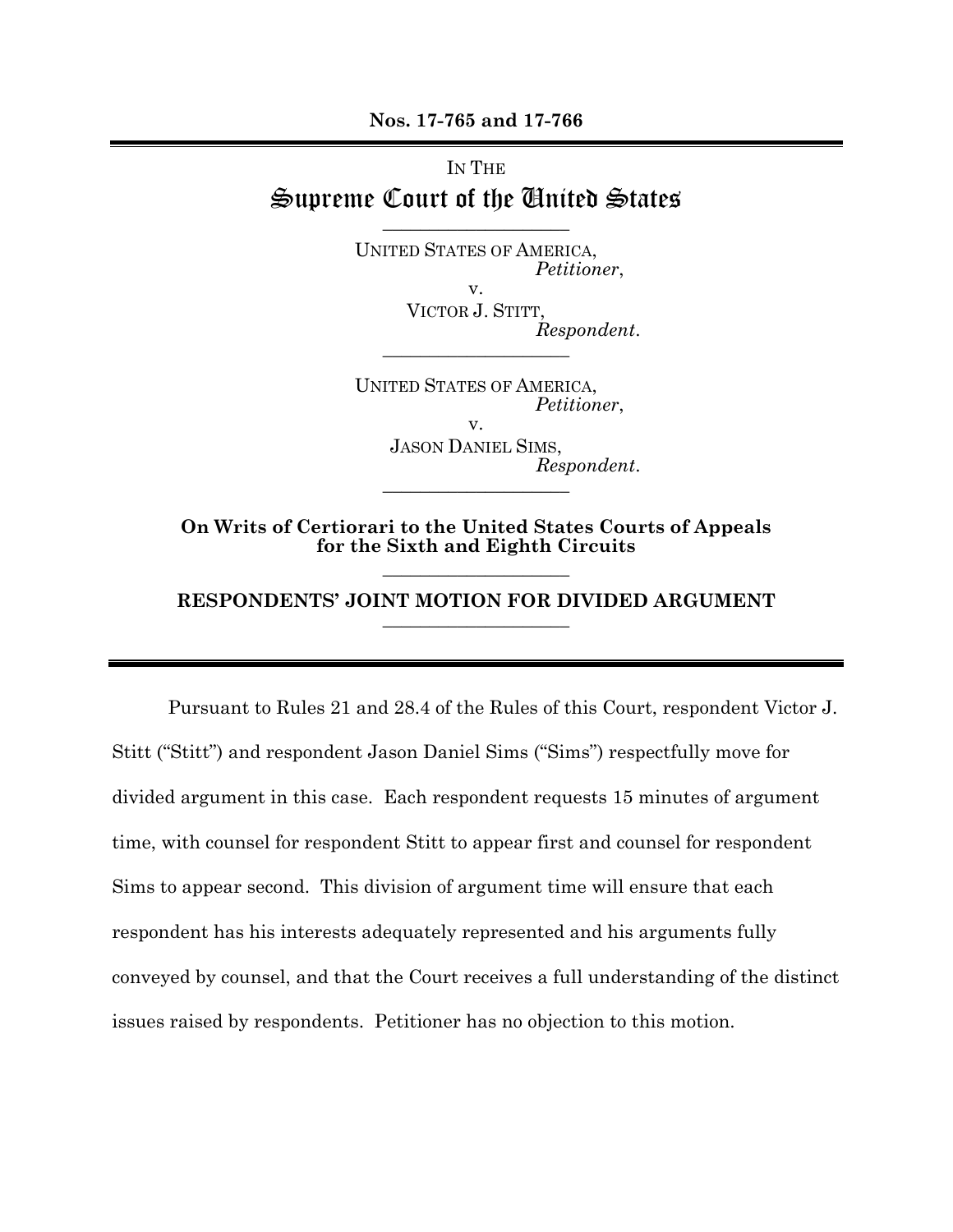1. This Court has consolidated these two cases for briefing and argument. Both involve the meaning of the term "burglary" for purposes of the Armed Career Criminal Act, 18 U.S.C. §  $924(e)(2)(B)(ii)$  ("the ACCA"). But each case is a separate and distinct prosecution, involving not only different defendants, but also having been litigated below in different jurisdictions.

2. More important, each case concerns whether a distinct state statute qualifies as "burglary" under the ACCA. To make such determinations, this Court applies the "categorical approach." *Taylor v. United States*, 495 U.S. 575, 600 (1990). Under that approach, the Court compares "the statutory definition" of the state crime of conviction to the "generic" form of burglary referenced in the ACCA. *Id.* at 602. Yet the statutory definitions in *Stitt* and *Sims* are different. As is relevant here, the statute at issue in *Stitt* covers invasions of vehicles "designed or adapted for the overnight accommodation of persons" *and "each structure appurtenant to or connected with the . . . vehicle."* Tenn. Code Ann. § 39-14-401 (emphasis added). The statute at issue in *Sims* covers invasions of vehicles "customarily used for overnight accommodation of a person" *or "[i]in which any person lives."* Ark. Code Ann. § 5-39-101(4)(A) (emphasis added).

3. Partly for this reason, Stitt and Sims advance materially different arguments with respect to whether their relevant prior convictions qualify as "generic" burglary. *See* Stitt Resp. Br. at 33-35 (arguing that the Tennessee statute is broader than generic burglary because it covers places that are appurtenant to or connected with a structure or vehicle); Sims Resp. Br. at 25-41 (arguing that the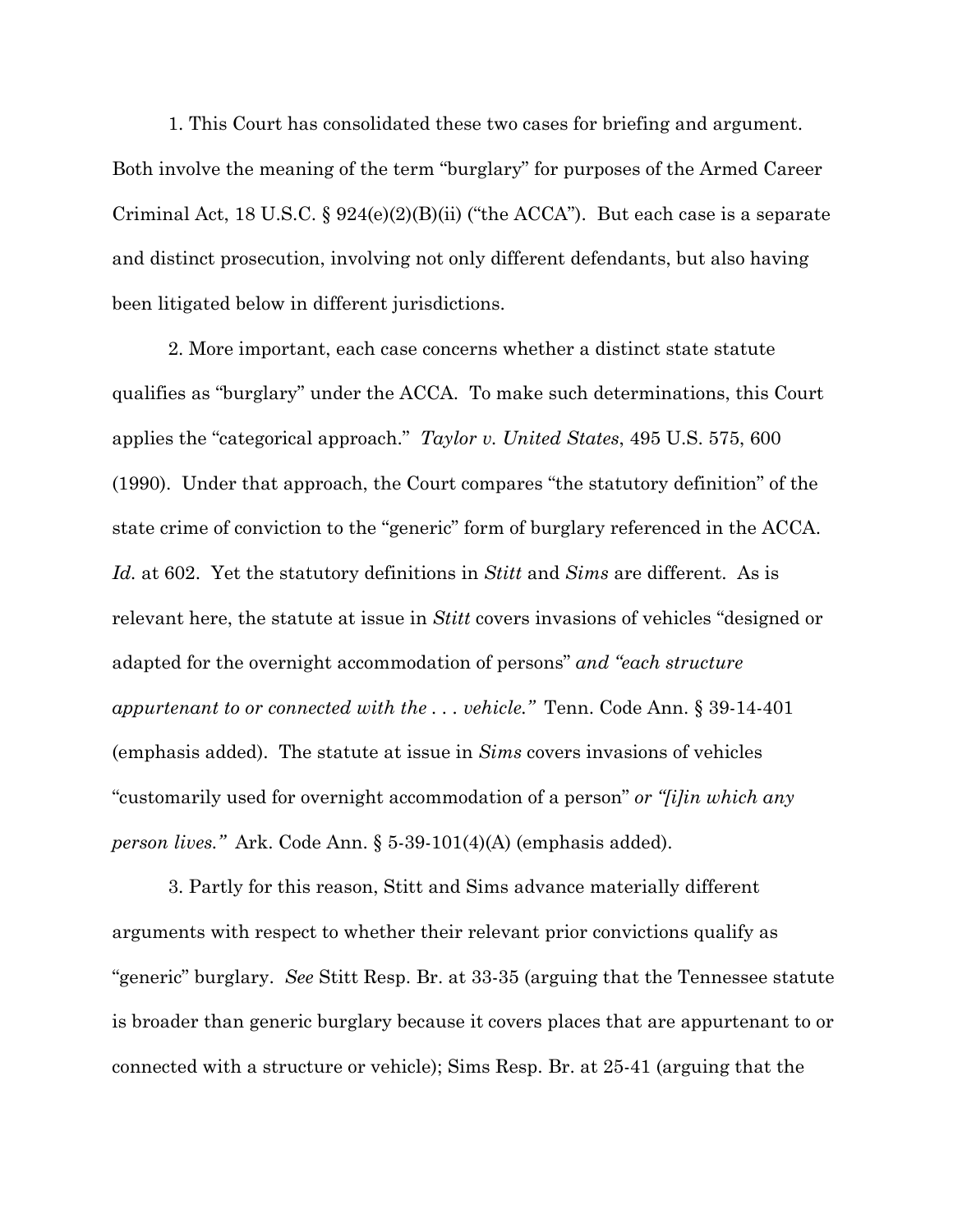Arkansas statute is broader than generic burglary because it applies to vehicles not adapted for lodging). Counsel for each respondent will be in the best position to explain and expand upon those distinct arguments.

4. Finally, it bears stressing that a litigant's interest in being represented by counsel of choice is at its zenith in the context of criminal prosecutions. *Cf. United States v. Gonzalez-Lopez*, 548 U.S. 140 (2006). This Court, therefore, has regularly allowed divided argument in situations comparable to this one. *See, e.g.*, *Turner v. United States*, 137 S. Ct. 1885 (2017) (Nos. 15-1503 & 15-1504); *Abbott v. United States*, 562 U.S. 8 (2010) (Nos. 09-479 & 09-7073). This Court has similarly allowed divided argument when multiple parties faced other types of governmental action involving their liberty or property. *See, e.g.*, *Holder v. Martinez Gutierrez*, 566 U.S. 583 (2012) (Nos. 10-1542 & 10-1543); *Shinseki v. Sanders*, 556 U.S. 396 (2009) (No. 07-1209); *Burlington No. & Santa Fe Ry. Co. v. United States*, 556 U.S. 599 (2009) (Nos. 07-1601 & 07-1607).

5. For the foregoing reasons, both respondents' participation in oral argument would be of material assistance to this Court. Respondents therefore jointly request that the Court divide oral argument time equally between counsel for respondent Stitt and counsel for respondent Sims, to proceed in that order.